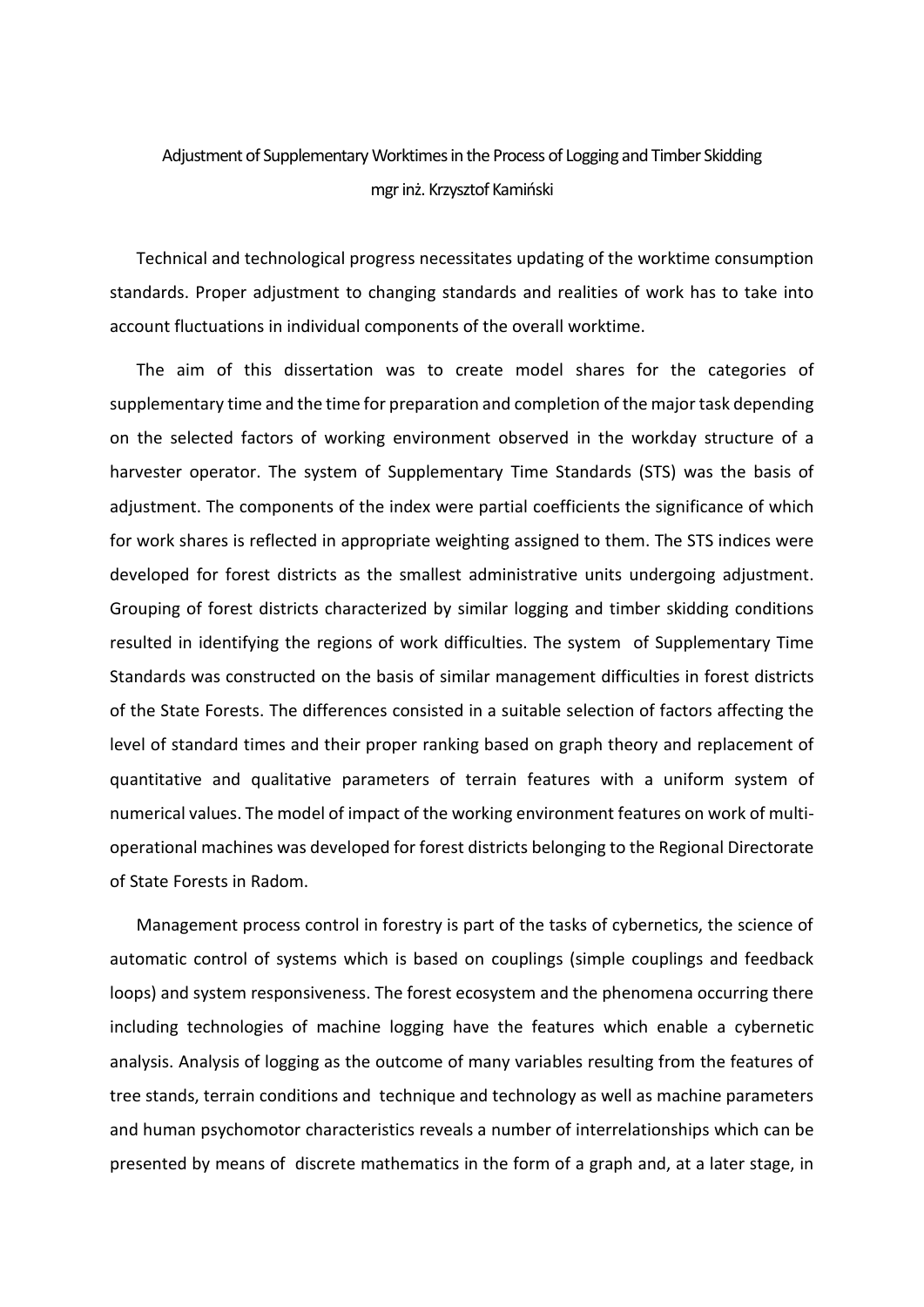the form of mathematical models. Methodological solutions presented in the dissertation outline a cybernetic model of couplings between work environment factors and worktime structure in the machine process of logging. A model of the working environment impact on work of multi-operational machines was developed for forest districts belonging to the Regional State Forest Directorate in Radom.

It was assumed that there are 13 elements of working environment which interact with the work of harvesters and forwarders. Numerical assessment of a given feature (working environment element) was carried out after its transformation enabling conversion of any distribution into a normal distribution with a mean of 10 and a standard deviation of 10/3. As a result of the conversion, the value of the index within the range from 0 to 20 was assigned to every value of feature *X<sup>i</sup>* (observed feature). The impact strength of working environment factors was presented in the form of coefficients resulting from the number of relationships mapped in the form of a bipartite graph. The difficulty index (*RN<sup>i</sup>* ) for logging and timber skidding in the area of the forest district was obtained as a cumulative result of multiplication of the feature intensity strength and coefficients. On the basis of the obtained *RN<sup>i</sup>* values the groups of forest districts in the Radom State Forest Directorate which are similar from the point of view of the logging process difficulty were identified. The extreme values of the index were assigned to the Pińczów Forest District (*RN<sup>i</sup>* = 9) and Starachowice Forest District (*RN<sup>i</sup>* = 14).

In order to define the shares of supplementary times and the time for the major task preparation and completion in the groups of forest districts revealing identical *RN<sup>i</sup>* values, questionnaire surveys were carried out of the multi-operational machine workday structure. Compatibility of the workday structure estimated by means of questionnaire surveys and snapshot observations was very high. The coefficient of determination denoted  $R^2$  stood at the level of 0.80 and the regression coefficient amounted to 0.6033. It was decided that the level of accuracy of estimates of the production and extra-production time shares determined by the questionnaire surveys is adequate for the processes of worktime standardization. Further analyses were focused on determination of the degree of dependence between the share of supplementary times and the time for the major task preparation and completion (Supplementary Time Standard), on the one hand, and the logging process difficulty index (*RNi*), on the other.